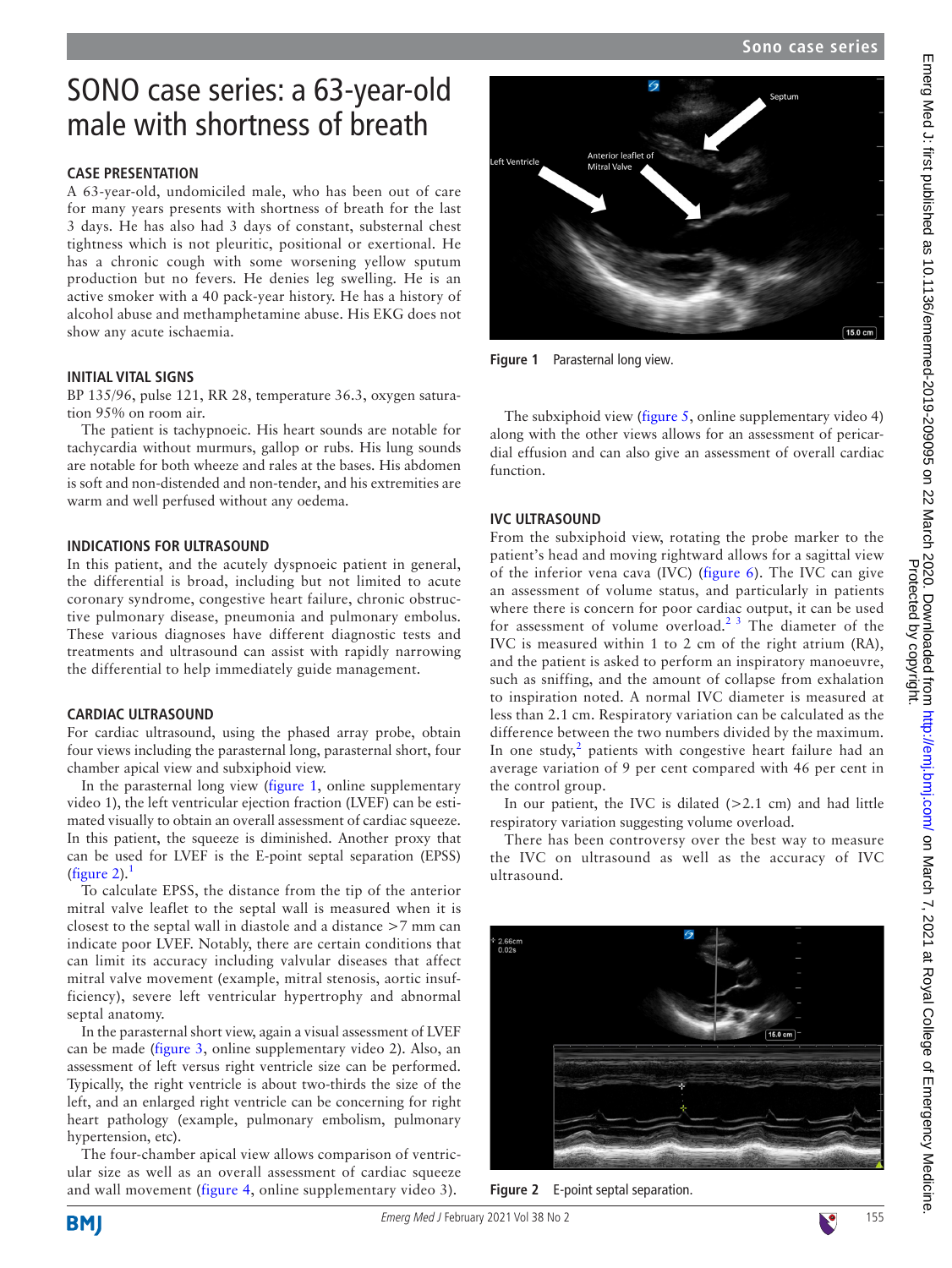

**Figure 3** Parasternal short view.

#### <span id="page-1-0"></span>**How to measure the IVC?**

Historically, the IVC is measured in the long axis with the probe indicator towards the patient's head, angled through the liver, identifying both the RA-IVC junction and hepatic vein. Identifying both these junctions helps avoid mistaking the IVC for the abdominal aorta. Obtaining this view can be difficult due to body habitus, intestinal gas and discomfort. The American College of Emergency Physicians suggests the midaxillary long axis as an alternative view. The transducer is placed on the mid axillary line with the transducer marker pointed cephalad. Fanning the transducer posteriorly captures a long axis view of the IVC passing though the liver and diaphragm.

Most studies used to validate IVC diameter have only been done with the subxiphoid view and not with the midaxillary approach. A pitfall with both methods is that an off-axis image generates an oblique view of the IVC resulting in a falsely small diameter.<sup>[4](#page-2-2)</sup> Some suggest measuring the IVC in the short axis, finding the maximum diameter and then rotating into the long axis to ensure a non-oblique view.

#### **Where to measure the IVC?**

After obtaining an ideal IVC image, the next question is where to measure the maximum diameter? The IVC does not collapse uniformly. Most studies measure the IVC just distal to the hepatic vein. The locations of the IVC measurements differ across studies.[2 5–8](#page-2-1) Wallace *et al* warned against measuring at the junction of the right atrium and IVC, which showed the most difference compared with other sites. $8$  This variation is likely



**Figure 5** Subxiphoid view.

<span id="page-1-2"></span>because the muscular portion of the diaphragm attaches at this location and creates a falsely positive appearance of IVC collapse.<sup>[9](#page-2-4)</sup> To avoid this error, sonographers must recognise where the diaphragm attaches and not be drawn to the motion of the hemidiaphragm and instead focus distally on the true lumen of IVC. This phenomenon can be more pronounced when a person is in respiratory distress with laboured breathing.

#### **IVC as a marker for fluid status versus responsiveness?**

IVC is used as a surrogate for central venous pressure (CVP). It is well known that CVP does not correlate with fluid responders. CVP cannot predict the response to a fluid challenge.<sup>[10](#page-2-5)</sup> Thus, IVC diameter alone is not adequate to predict how a volume bolus will affect cardiac output. In spontaneous breathing patients, a meta-analysis did show that the IVC diameter at extreme values correlates better with fluid status.<sup>11–13</sup> IVC diameter is lower in patients in haemorrhagic shock and severely dehydrated patients[.11–13](#page-2-6) IVC diameter less than <9 mm correlated well with severe hypovolaemia. Intermediate numbers are equivocal.<sup>[14](#page-2-7)</sup> Large IVC diameters greater than 2 cm in both spontaneous and ventilated patients are associated with elevated right atrial pressure and fluid overload.<sup>15</sup> It is important to consider that other pathologies create plethoric IVC other than intravascular volume overload, such as cardiac tamponade, right heart strain in pulmonary embolism, mitral regurgitation or aortic stenosis or large intra-abdominal pressures. In diagnosing the cause of a

<span id="page-1-1"></span>

**Figure 4** Four-chamber apical view.

<span id="page-1-3"></span>

**Figure 6** Sagittal view of inferior vena cava (IVC).